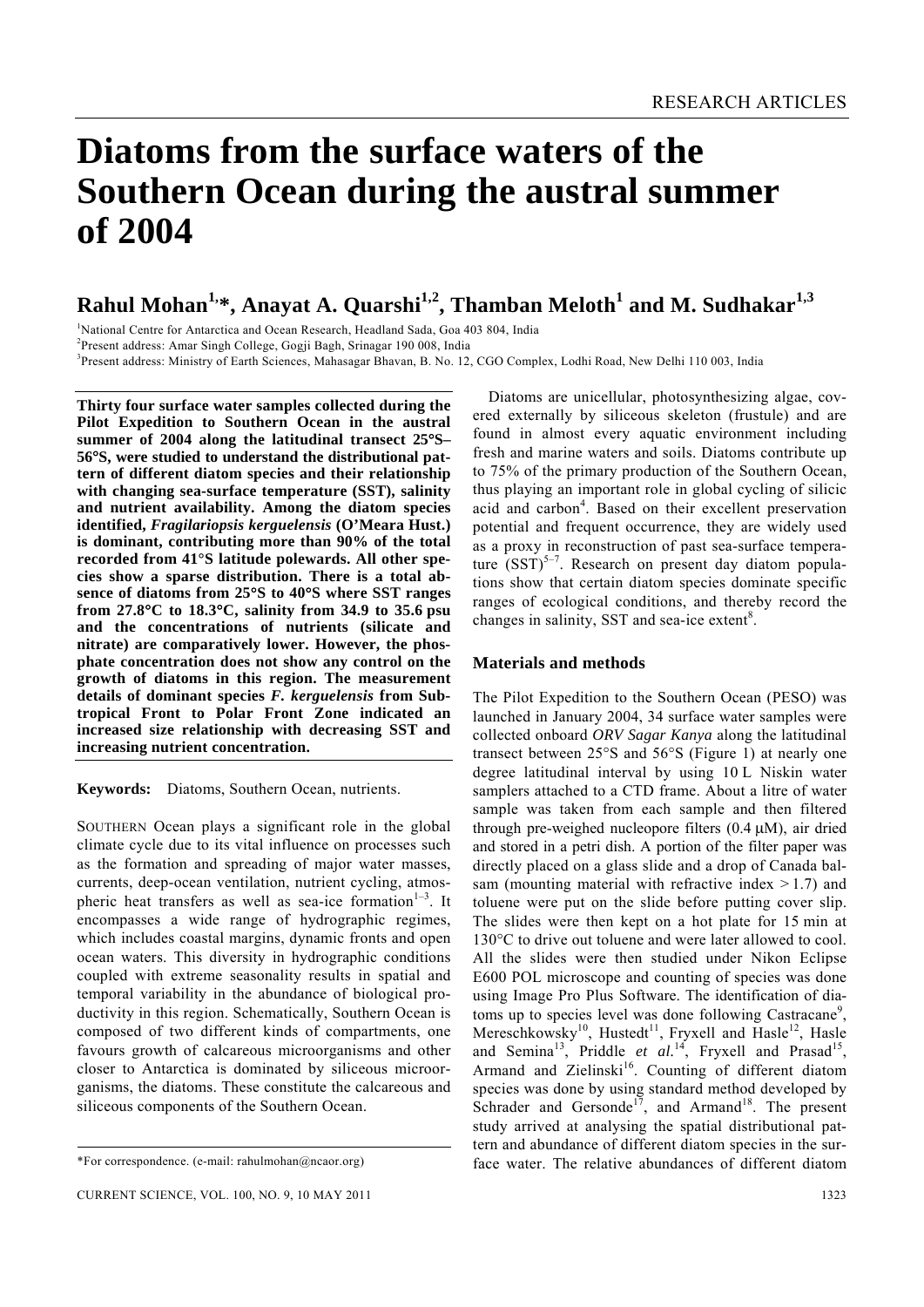

**Figure 1.** Location map showing stations of surface water collection.

species from the surface water samples were studied to document the change in distributional pattern with respect to latitude, its relation to the SST, salinity and nutrient availability.

#### **Hydrographic data**

Hydrographic data reveals significant variations in the temperature and salinity values from the tropical to polar waters. The higher salinity and temperature values are associated with the waters of tropical zone from 25°S to 40°S, which continuously decreases up to Sub Antarctic Front (SAF) and Polar Front Zone (PFZ) (Figure 2). The highest temperature values of 27.8°C were recorded at station 1 at 25°S lat. in tropical zone and lowest value of 2°C was recorded at 54°S at station 33 in PFZ. The highest salinity values were also recorded in the tropical zone at station 8 at  $30^{\circ}$ S, which is  $> 35$  psu and the lowest value of 33.58 psu was recorded at 54°59′S at station 33. There is a decrease in temperature and salinity values from the tropical to polar waters, which has a significant influence on the growth and productivity of diatoms in this region as reported earlier<sup>19,20</sup>.

## **Results and discussion**

#### *Nutrient details*

Nutrients also indicate significant variations from the lower to higher latitudes in silicate and nitrate concentrations. The concentrations increase significantly from Subtropical Front (STF) and reach a maximum in PFZ. The highest silicate value (55.15  $\mu$ M) is recorded at station 30 in PFZ at  $51^{\circ}59'$ S, whereas the lowest value (1.72  $\mu$ M) is recorded at station 23 at 45°S in SAF (Figure 2). The highest nitrate values (36.73 μM) in PFZ and the lowest value (0.38 μM) is registered in tropical waters at 26°S. The concentration of phosphate however does not show significant variation and it varies only at a few places from tropical to polar waters. The nutrient concentration is inversely proportional to SST and salinity, which shows a decreasing trend towards PFZ. The increasing concentration of silicate and nitrate towards higher latitudes has a positive influence on the growth and productivity of diatoms, which is reflected by the appearance of diatoms in the STF region. Similar results from surface sediments were reported by earlier workers $21$ .

#### *Diatom abundance*

In the present study a total of six diatom species were identified, which include *Fragilariopsis kerguelensis*  (O'Meara) Hust., *F. separanda* Hust., *Thalassiothrix* spp. group Schimp.ex G.Karst, *Thalassiosira gracilis* (G.Karst) Hust., *Dacytliosolen* spp. Castrac. and *Chaetoceras* spp. (Figure 2). *F. kerguelensis*, the most abundant diatom in Antarctic water $22$  is however, the only dominant species which constitutes more than 90% of total diatoms and is found along the 41°S–56°S transect. Rest of the species show very low abundance and are occasionally present. The study area has been divided into three broad zones on the basis of physical parameters<sup>23</sup>, viz. STF, SAF, PF.

#### **Species abundance in each zone**

#### *Tropical zone*

The zone from 25°S to 40°S shows a complete absence in terms of diatoms, with diatoms registered in the sample collected at 41°59′S. The complete absence of diatoms in this region is related with high SST, salinity and low nutrient availability in terms of silicate and nitrate.

*Subtropical frontal zone:* The zone is well represented by many diatom species among which *F. kerguelensis* is dominant and shows the maximum abundance in terms of total diatom percentage. The other species include *Thalassiothrix* spp. and *F. separanda*. The higher abundance of *F. kerguelensis* in this region as compared to tropical region is related to decrease in SST (7°C) and salinity (1 psu) values. Increasing nutrient concentration in terms of silicate and nitrate as compared to the tropical waters also shows a positive relationship with the abundance of diatoms in this region.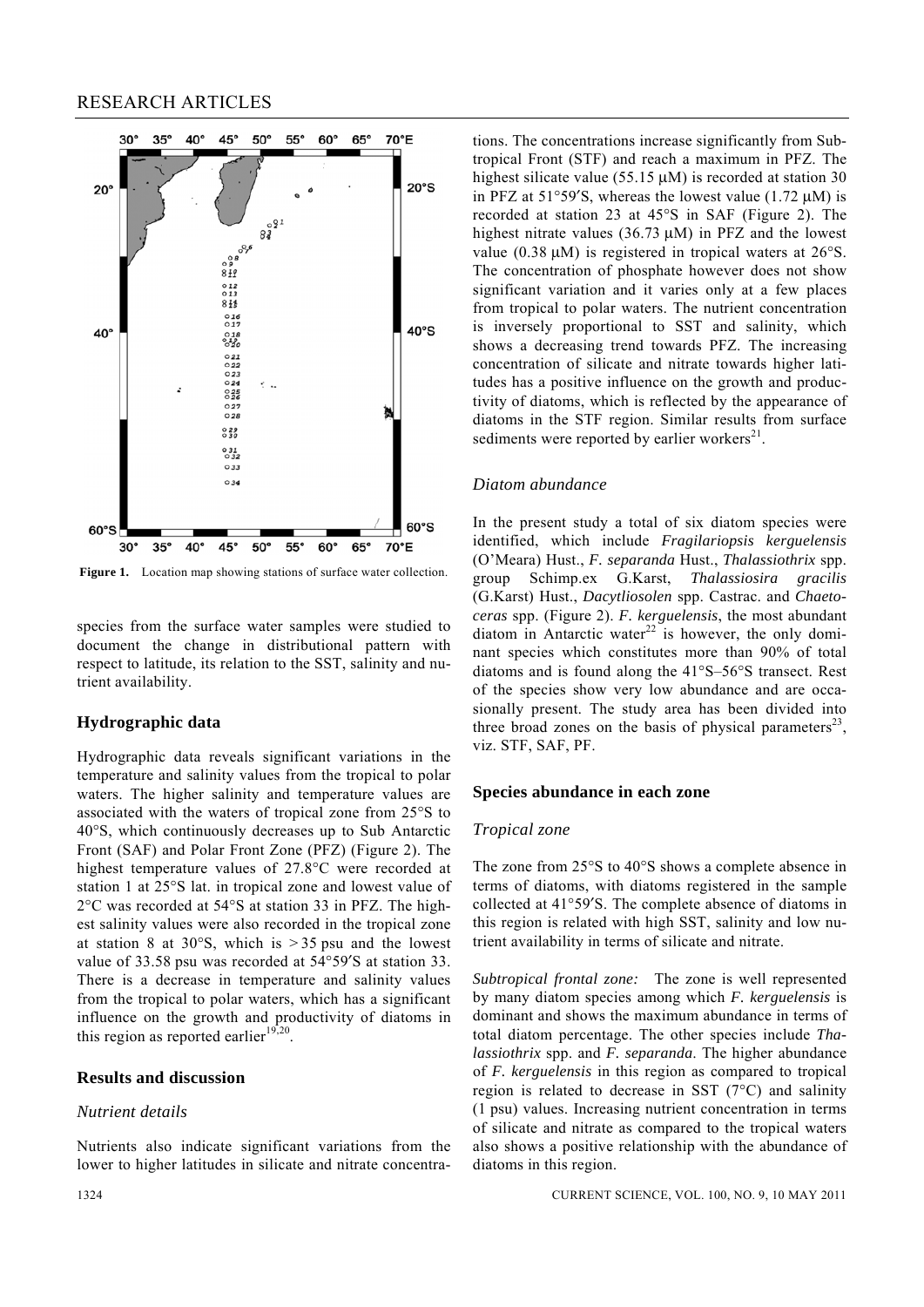

**Figure 2.** Latitudinal distribution of diatom species along with sea surface temperature, salinity and nutrients (silicate, nitrate and phosphate). Note: from sampling station nos. 1–19 diatom species were not recorded in the study area.

*Subantarctic frontal zone:* The zone starts from 42°S and continues up to 47°S which is represented by diatom species *F. kerguelensis*, *Thalassiothrix* spp., *F. separanda*  and *Chaetoceras* spp. As in STF, *F. kerguelensis* here too shows a dominance and is represented by more than 90% of total diatoms. Abundance of diatoms increases with decreasing SST and salinity, which drops significantly from 41°S latitude polewards. The temperature in this zone reaches 5°C and salinity reaches 33 psu, with increase in the concentrations of silicates and nitrates. The higher concentrations of silicate and nitrate favour the growth of diatoms<sup>24</sup> which is the likely factor responsible for growth of diatoms in this region. The phosphate concentration in the study area doesn't have a significant effect on the growth of diatoms.

*Polar front:* The PFZ is also represented by diatom species like *F. kerguelensis*, *Thalassiothrix* spp., *F. separanda* and *Dactyliosolen* spp. Among these species, however, *F. kerguelensis* is the only dominant species, which constitutes > 90% of total diatom abundance. As in STF and SAF the growth of diatoms here too depends on the increasing nutrient concentration (nitrate and silicate) and decreasing SST and salinity.

In a recent study<sup>24</sup> species measurement of *F. kerguelensis* was carried out to find the variation in the size with respect to glacial and interglacial events. In present study measurement details of one dominant species *F. kerguelensis* was also carried out, which shows increasing size relationship with decreasing SST and increasing nutrient concentration. This suggests that cooler waters and enhanced nutrient concentration favours larger diatom size, as shown by variability in average valve length of *F. kerguelensis* from STF (9 μm) to that of SAF (9.06 μm) and PFZ (13.77 μm). This relationship could be useful for down core studies for marking the colder and warmer events in the immediate past.

 The total diatom count however, from STF to PFZ is significantly less. There seems to be two plausible reasons. The total number of samples between STF and PFZ are significantly less and some localized factors might have some role to play. Further, the low diversity possibly could be linked to low iron input in the study area, as the iron in traces is an important constituent for higher productivity<sup>25</sup>.

 The present study may not able to answer with conviction the low numbers of diatoms encountered in this region, therefore this study needs to be substantiated by a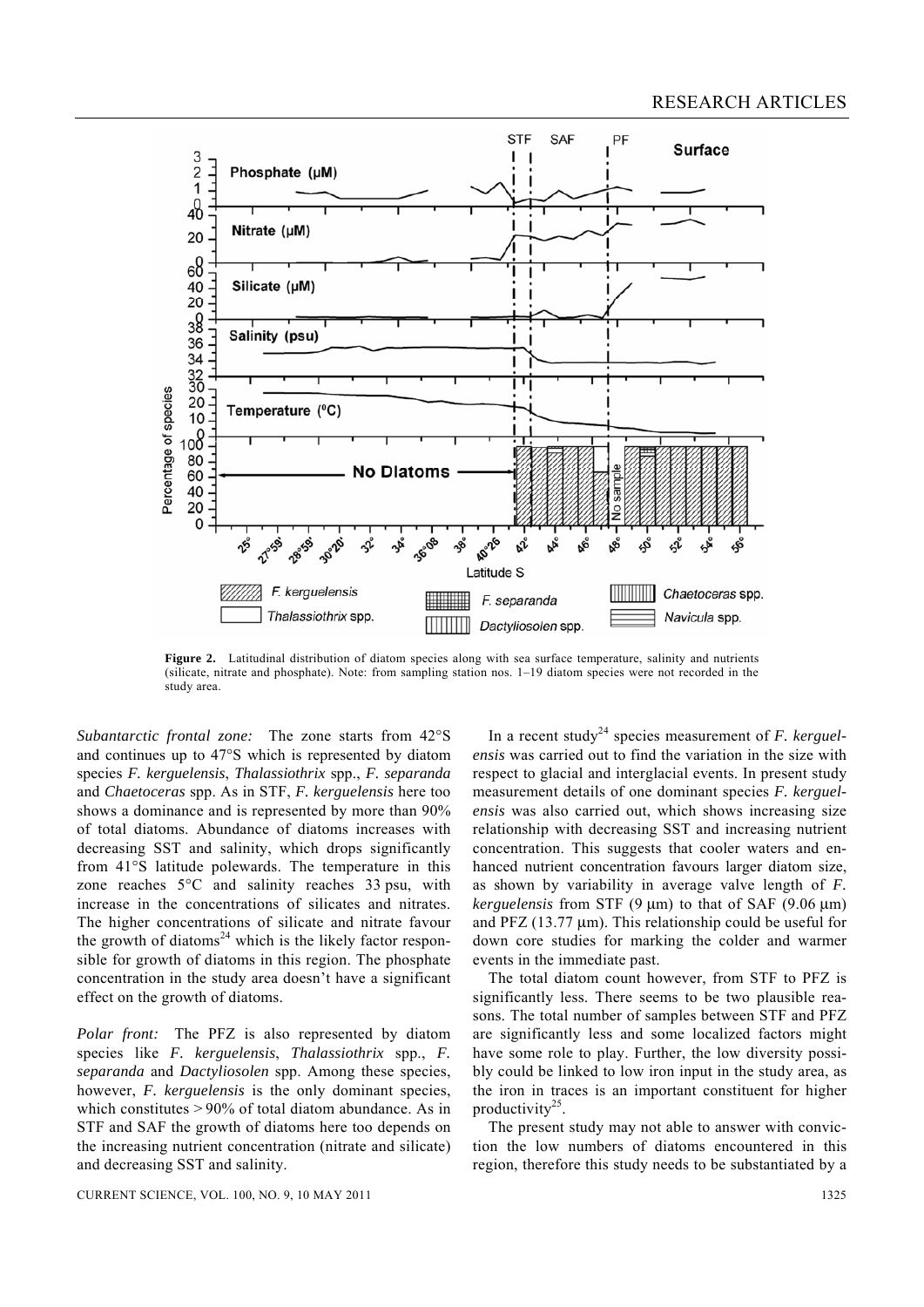# RESEARCH ARTICLES

| Sampling station no. | Date<br>M Y<br>D | Time<br><b>GMT</b> | Latitude  | Longitude | Temperature (°C) | Salinity(psu) |
|----------------------|------------------|--------------------|-----------|-----------|------------------|---------------|
| 1                    | 25 01 04         | 15 02              | 25°02'18" | 52°32'21" | 27.8             | 34.91         |
| $\sqrt{2}$           | 26 01 04         | 1150               | 25°58'52" | 51°40'47" | 27.8             | 34.91         |
| $\mathfrak{Z}$       | 27 01 04         | 02 22              | 26°59'53" | 50°41'00" | 27.7             | 34.94         |
| 3A                   | 27 01 04         | 1108               | 27°16'52" | 50°33'42" | 27.7             | 34.94         |
| $\overline{4}$       | 27 01 04         | 18 15              | 27°59'48" | 50°00'00" | 27.6             | 35.11         |
| 6                    | 28 01 04         | 1905               | 28°59'26" | 47°59'31" | 26.7             | 35.68         |
| $\overline{7}$       | 29 01 04         | 03 55              | 29°19'30" | 47°00'47" | 26.3             | 35.58         |
| $\,$ 8 $\,$          | 29 01 04         | 1640               | 30°20'28" | 45°48'12" | 26.0             | 35.82         |
| 9                    | 30 01 04         | 05 55              | 31°00'39" | 44°59'40" | 25.9             | 35.26         |
| 10                   | 31 01 04         | 13 52              | 32°00'00" | 44°57'27" | 25.9             | 35.61         |
| 11                   | 01 02 04         | 06 54              | 32°50'30" | 44°54'06" | 24.9             | 35.58         |
| 12                   | 02 02 04         | 00 45              | 34°00'05" | 44°59'12" | 24.0             | 35.67         |
| 13                   | 02 02 04         | 12 17              | 35°04'46" | 44°59'46" | 21.9             | 35.69         |
| 14                   | 03 02 04         | 03 33              | 36°08'08" | 44°59'37" | 22.4             | 35.70         |
| 15                   | 03 02 04         | 20 17              | 36°59'16" | 44°59'17" | 21.1             | 35.67         |
| 16                   | 04 02 04         | 1102               | 38°00'44" | 45°00'07" | 20.4             | 35.60         |
| 17                   | 05 02 04         | 05 20              | 39°00'00" | 45°00'00" | 20.8             | 35.55         |
| 18                   | 06 02 04         | 08 03              | 40°26'04" | 45°00'03" | 20.4             | 35.60         |
| 19                   | 06 02 04         | 20 50              | 41°00'22" | 44°59'52" | 19.1             | 35.56         |
| 20                   | 07 02 04         | 1727               | 41°59'44" | 45°00'48" | 18.3             | 35.62         |
| 21                   | 08 02 04         | 09 15              | 43°01'11" | 45°00'27" | 13.1             | 34.15         |
| 22                   | 09 02 04         | 10 16              | 44°00'15" | 45°01'36" | 10.2             | 33.70         |
| 23                   | 10 02 04         | 03 00              | 45°01'23" | 45°06'08" | 8.6              | 33.77         |
| 24                   | 10 02 04         | 1608               | 46°00'45" | 45°00'25" | 8.3              | 33.78         |
| 25                   | 11 02 04         | 04 10              | 47°00'25" | 45°03'42" | 7.7              | 33.78         |
| 26                   | 11 02 04         | 23 00              | 47°59'36" | 45°00'24" | 7.1              | 33.78         |
| 27                   | 12 02 04         | 1946               | 48°59'42" | 45°00'28" | 5.4              | 33.77         |
| 28                   | 13 02 04         | 14 20              | 49°59'33" | 45°00'54" | 5.1              | 33.73         |
| 29                   | 14 02 04         | 04 37              | 51°00'15" | 44°59'46" | 3.8              | 33.79         |
| 30                   | 14 02 04         | 1907               | 51°59'51" | 44°59'56" | 2.7              | 33.70         |
| 31                   | 15 02 04         | 06 12              | 53°00'00" | 44°59'45" | 2.7              | 33.88         |
| 32                   | 15 02 04         | 1950               | 53°59'49" | 45°00'09" | 2.7              | 33.88         |
| 33                   | 16 02 04         | 1725               | 54°59'50" | 45°00'14" | $2.0\,$          | 33.58         |
| 34                   | 17 02 04         | 1145               | 56°00'14" | 45°00'25" | 2.2              | 33.81         |

**Appendix 1.** Co-ordinates of each sampling station along with date and time of sampling operation, sea-surface temperature and salinity

future measurements using a mooring with a bottom tethered sediment trap.

standing of the factors that affect the growth and distribution of diatoms.

## **Summary and conclusion**

A preliminary study on 34 surface water samples collected along a latitudinal transect 25°S–56°S revealed the presence of a few living diatom species *F. kerguelensis, F. separanda*, *Thalassiothrix* spp., *Dactyliosolen* spp. and *Chaetoceras* spp. *F. kerguelensis* alone contributed more than 90% of total diatom abundance and appeared at the STF at 41°S, continuing up to the PFZ. The abundances of other species is sparse. The measurement details of one of the dominant species *F. kerguelensis* indicated an increased size relationship from STF to that of PFZ with decreasing SST and increasing nutrient concentration. The total diatom count from STF to PFZ is less, and therefore a detailed study needs to be carried out in the area on an annual basis to get a broader and better under-

- 1. Knox, F. and McElory, M. B., Changes in atmospheric  $CO<sub>2</sub>$ : factors regulating the glacial to interglacial transition. In *The Carbon Cycle and Atmospheric CO2: Natural Variations from Archean to Present* (eds Sundquist, E. and Broecker, W.), Geophys. Monog., Ser. 32, AGU, Washington DC, 1985, pp. 154–162.
- 2. Toggweiler, R. and Sarmiento, J., Glacial to interglacial changes to atmospheric carbondioxide: the critical role of surface waters in high latituides. In *Carbon Cycle and Atmospheric CO<sub>2</sub>: Natural Variations from Archean to Present* (eds Sundquist, E. and Broecker, W.), Geophys. Monogr., 1985, Ser. 32 (AGU Washington DC), pp. 99–110.
- 3. Martin, J., Glacial interglacial  $CO<sub>2</sub>$  change: the iron hypothesis. *Paleoceanography*, 1990, **5**, 1–13.
- 4. Treguer, P., Nelson, D. M., van Bennekom, A. J., DeMaster, D. J., Leynaert, A. and Quéguiner, B., The silica balance in the world ocean: a re-estimate. *Science*, 1995, **268**, 375–379.
- 5. Pichon, J.-J. *et al*., Quantification of the biogenic silica dissolution in Southern Ocean sediments. *Quaternary Res.*, 1992, **37**, 361– 378.
- 6. Crosta, X., Romero, O. E., Armand, L. K. and Pichon, J.-J., Late Quaternary sea ice history in Indian sector of Southern ocean as